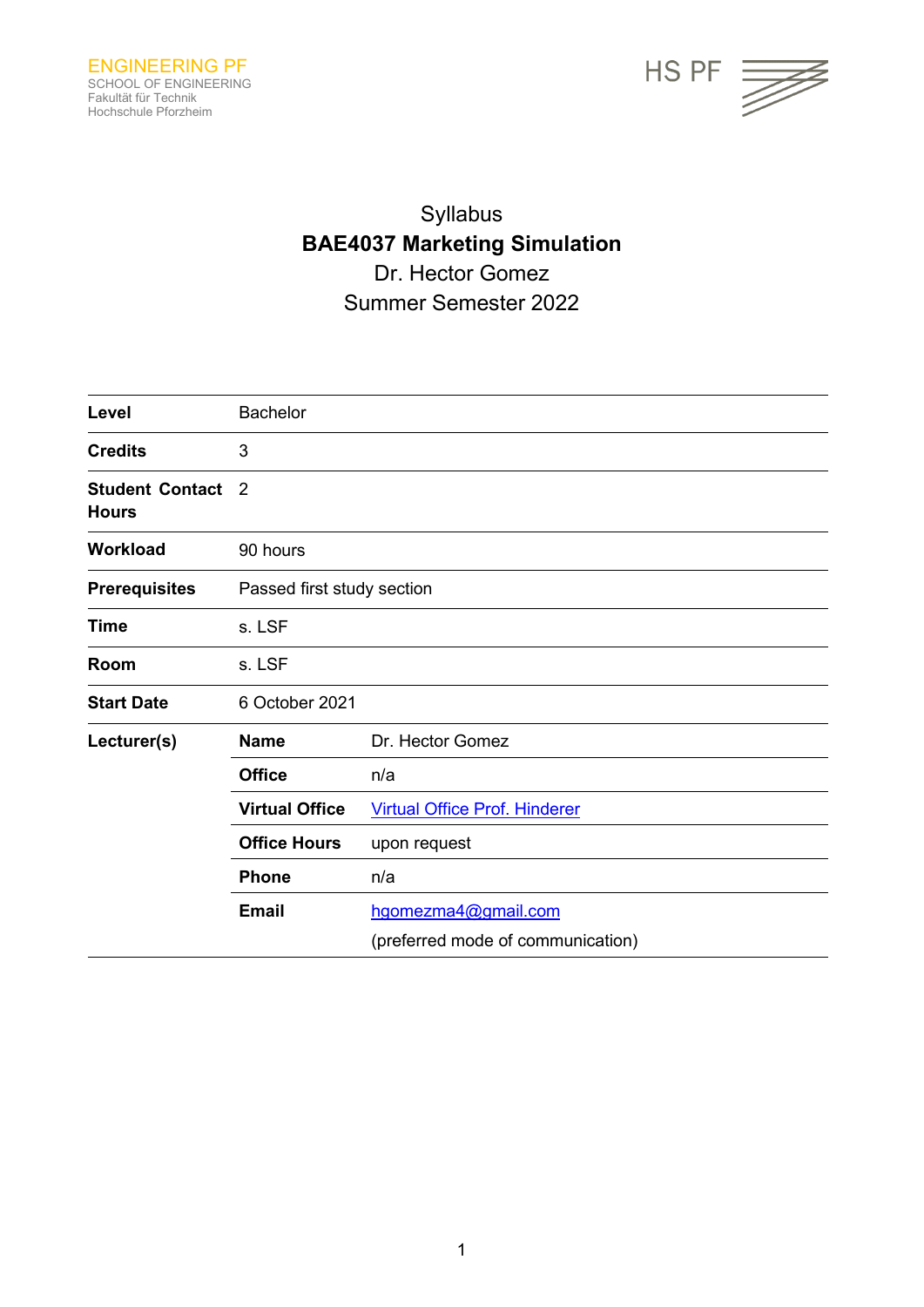## **Summary**

The participants will gather in working groups. Each group has to take strategic and operative decisions within the framework of a marketing business simulation. The main focus is on strategic corporate behavior with the use of marketing tools in a simulated market environment. Strategic thinking, justifying and acting on virtual markets is an important part of the course.

In addition, each working group has to establish a company communication campaign, that suits their mission and business model. Additionally, each group will have to work on an additional marketing topic using a scientific approach.

# **Outline of the Course**

- Active market development with marketing tools
- Corporate management and definition of corporate vision and mission statement and adjustment of a business strategy
- Market oriented management and product positioning in a virtual market environment with 12 rounds of simulation
- Development and design of communication and advertising strategies and activities as well as a corporate design and identity
- Strategy development and decision making
- Presenting, justifying and defending your own strategies and decisions in general meetings

# **Course Intended Learning Outcomes and their Contribution to Program Intended Learning Outcomes / Program Goals**

|     | Learning objective                                                                                                                             | <b>Contribution</b>                                                                                                                                                                                                            |
|-----|------------------------------------------------------------------------------------------------------------------------------------------------|--------------------------------------------------------------------------------------------------------------------------------------------------------------------------------------------------------------------------------|
| 1.3 | Students demonstrate key knowledge in Business Ad-<br>ministration                                                                             | Introduction to learning of the interdependencies be-<br>tween customers' requirements and company-spe-<br>cific conditions.                                                                                                   |
| 2.1 | Students demonstrate proficiency in using current<br>computer programs to solve business and technical<br>problems.                            | Creation of planning tools to control your own<br>company during the marketing business<br>simulation (scientific specialization/application).                                                                                 |
| 4.1 | Students are able to develop business ethics-based<br>strategies and are able to apply them to typical busi-<br>ness decision-making problems. | Awareness of ethical conflicts (introduction/media-<br>tion).                                                                                                                                                                  |
| 5.2 | Students demonstrate their oral communication skills<br>in presentations and lectures.                                                         | Multimedia presentations during the marketing<br>business simulation about strategy and results in<br>general meetings. Creation and presentation of<br>current marketing topics (scientific specialization /<br>application). |
| 6.1 | Students show that they are able to work successfully<br>in a team by performing practical tasks.                                              | Joint work of students from controlling and marketing<br>(scientific specialization/application).                                                                                                                              |
| 7.1 | Students are able to safely and competently explain in-<br>terdisciplinary terms on the basis of complex problems.                             | Trading and market based management of a com-<br>pany in a realistic corporate environment (scientific<br>specialization/application).                                                                                         |

# **Teaching and Learning Approach**

The learning method is based on a three-phase approach. First phase means the introduction to the main subject-related contents. During the first session the students will be separated into working groups.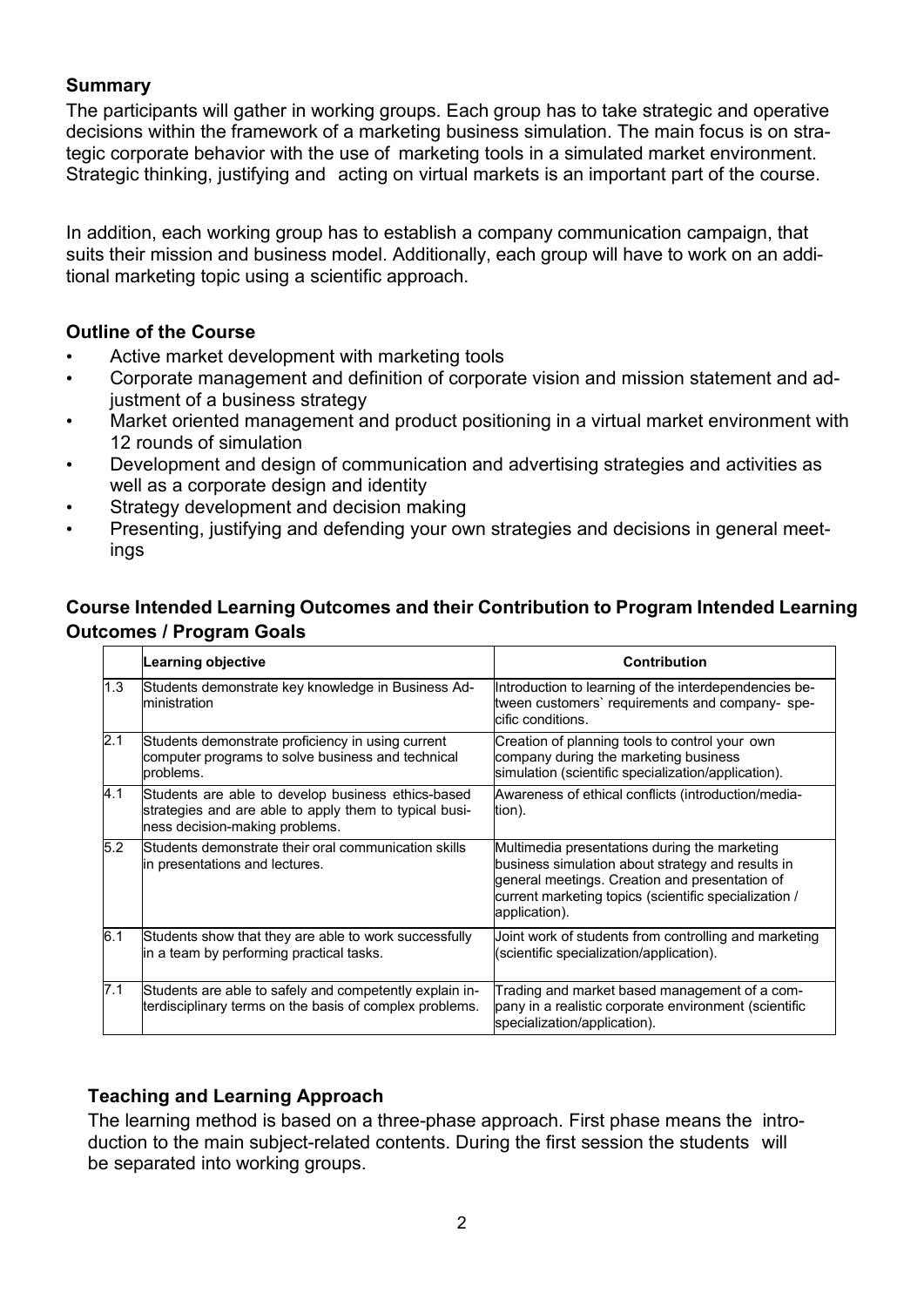All participants will receive basic information about marketing business simulation and further seminar material and guides. Please use the seminar material and learn the functionality of the marketing business simulation. Afterwards the participants play several test rounds.

For the company they chose to represent in the marketing business simulation, the students should define:

- Business strategy
- Decisions for market development
- Corporate planning
- Corporate design and identity
- Advertising and communication strategy

In the second phase the participants make business decisions while playing 8 to 12 rounds in a marketing business simulation game.

The third phase runs simultaneously to the second one with presentations/general meetings between the rounds. After the rounds there will be a concluding discussion about the progress made by each company in the game.

Another goal is the additional elaboration and presentation of current marketing topics related to the each group's company.

The lecturer supports the students as a conversation partner and gives advice either during face-to-face meetings or via e-mail.

The primary aim of the course is not to create the most successful company in the context of a marketing business simulation, but rather to highlight to participants the interactions between marketing strategy, communication media, business decisions and planning accuracy, as well as to teach them how to present their own decisions to other company stakeholders.

Due to that, the course offers its participants the opportunity to learn entrepreneurial thinking and doing business from a market-oriented perspective and under realistic circumstances.

## **Literature and Course Materials**

Course Material:

- Seminar material and manuals
- Kotler, P., Keller, K., Opresnik, M.: Marketing-Management. 14. Edition, München u.a.: Pearson, 2015.
- Kleinaltenkamp, M.. Business Relationship Management and Marketing : Mastering Business Markets [Online], Berlin, Heidelberg, Springer, 2015.
- Meffert, H. et al.: Marketing: Grundlagen marktorientierter Unternehmensführung. Wiesbaden: Gabler, 2007.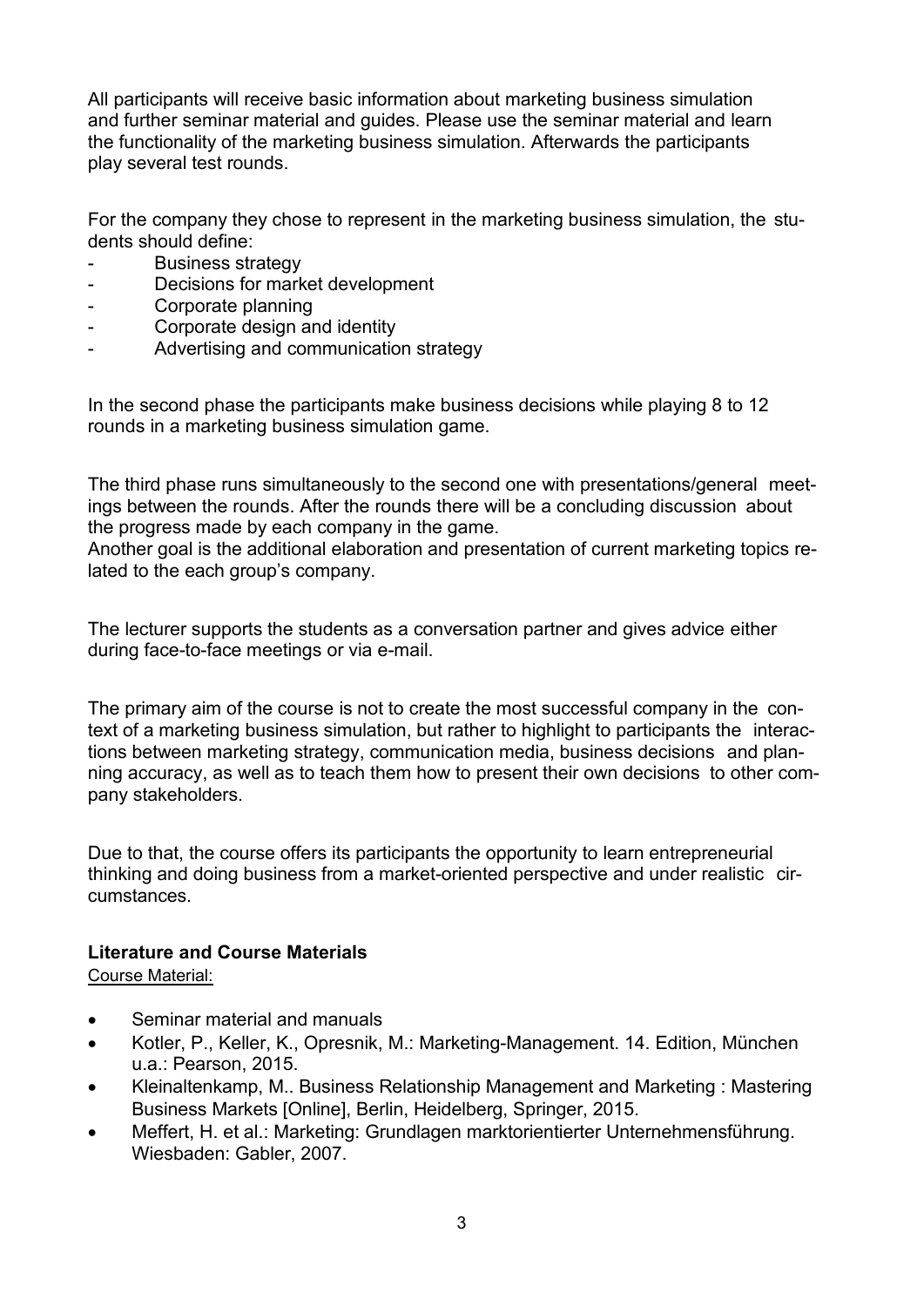#### Further Literature:

- Fritz, W.; Oelsnitz, D.: Marketing Elemente marktorientierter Unternehmens- führung. 4. Edition, Stuttgart: Kohlhammer, 2006
- Wöhe, G.: Einführung in die Betriebswirtschaftslehre. 24. Edition, München: Vahlen, 2011.
- Backhaus, K.: Industriegütermarketing, 10. Edition, München: 2014.

#### **Assessment**

The performance of the students will be measured thorough several components, which will be better explained during the first session.

- 1 excellent (pass grade) = outstanding work
- 2 good (pass grade) = work which is above average
- 3 satisfactory (pass grade) = average work
- 4 sufficient (pass grade) = work with shortcomings which still meets requirements
- 5 insufficient (fail grade) = work with severe shortcomings does not meet requirements

| Lesson# | Time    | Room | <b>Subject</b>                                                     |
|---------|---------|------|--------------------------------------------------------------------|
|         | see LSF |      | see LSF First session, kick off                                    |
| 2       |         |      | Training and questions concerning marketing<br>business simulation |
| 3       |         |      | Presentation and discussion about the first task                   |
| 4       |         |      | Training and questions concerning marketing<br>business simulation |
| 5       |         |      | Board meeting                                                      |
| 6       |         |      | Training and questions concerning marketing<br>business simulation |
| 7       |         |      | Shareholder meeting                                                |
| 8       |         |      | Backup / Review and Feedback                                       |

#### **Schedule**

Tentative Schedule (changes may be necessary)

#### **Academic Integrity and Student Responsibility**

- Be fair to your fellow students
- Arrive on time and do not leave early
- Always keep deadlines set in the simulation

#### **Code of Conduct for Students**

- Take an active part in the lecture and discussions in course
- Work cooperatively in your team. In case of any doubt or problem please feel free to contact me as soon as possible.
- Use the lecture to understand course topics and relating issues to other courses.